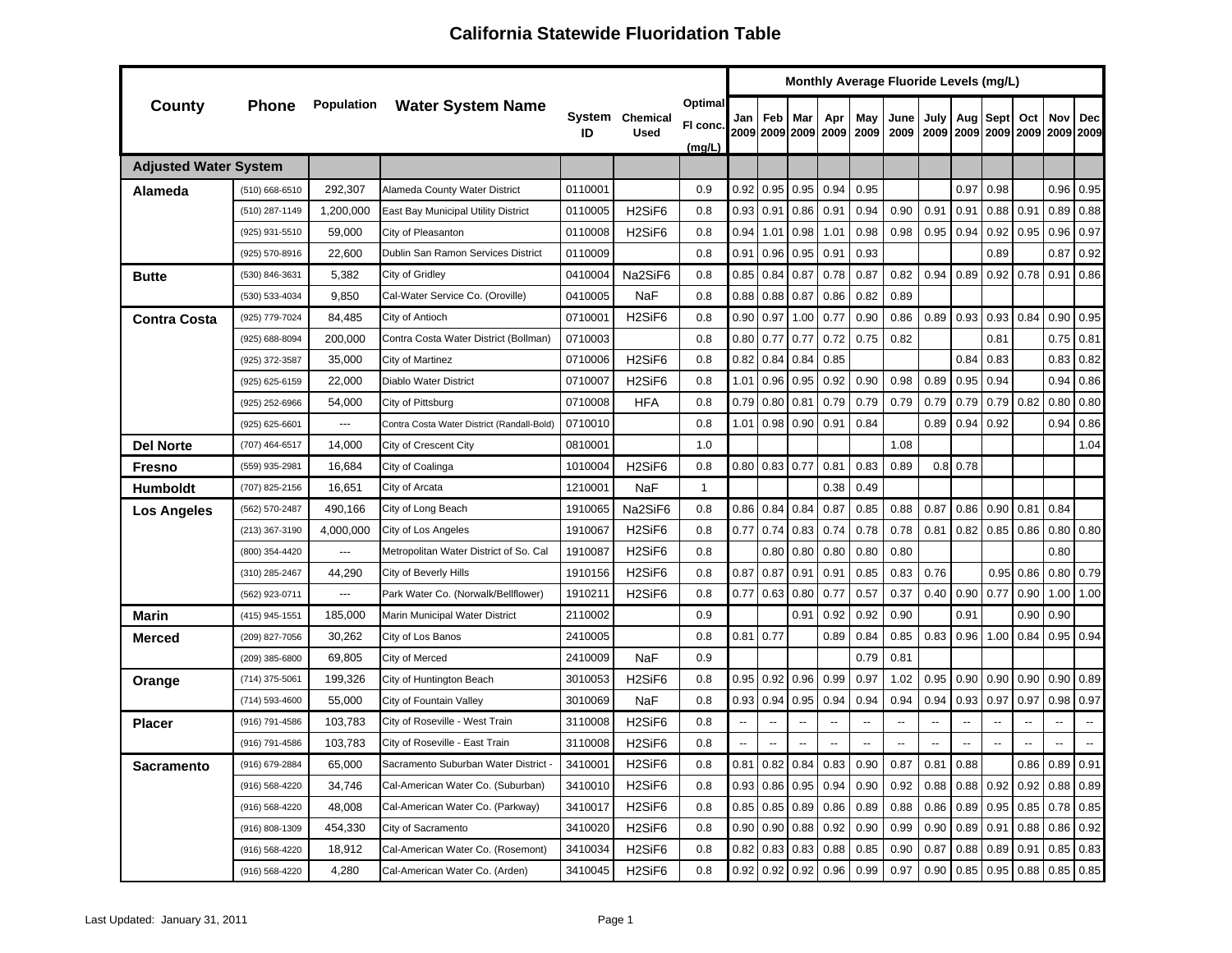| <b>County</b>                   | <b>Phone</b>               | Population | <b>Water System Name</b>                      |         | System Chemical                 | <b>Optimal</b> | Jan            | Feb                      | Mar            | Apr            | May                      | June                     | July                     | Aug                             | Sept                | Oct  | Nov                      | <b>Dec</b>               |
|---------------------------------|----------------------------|------------|-----------------------------------------------|---------|---------------------------------|----------------|----------------|--------------------------|----------------|----------------|--------------------------|--------------------------|--------------------------|---------------------------------|---------------------|------|--------------------------|--------------------------|
|                                 |                            |            |                                               | ID      | <b>Used</b>                     | FI conc.       |                |                          | 2009 2009 2009 | 2009           | 2009                     | 2009                     | 2009                     |                                 | 2009 2009 2009 2009 |      |                          | 2009                     |
| San Diego                       | (760) 839-6274             | 122,000    | City of Escondido                             | 3710006 | H <sub>2</sub> SiF <sub>6</sub> | (mg/L)<br>0.8  | 0.85           | 0.83                     | 0.82           | 0.84           | 0.84                     | 0.86                     | 0.83                     | 0.84                            | 0.83                | 0.83 | 0.86                     | 0.83                     |
|                                 | (619) 443-1031             | 261,000    | <b>Helix Water District</b>                   | 3710010 |                                 | 0.8            |                | $\overline{\phantom{a}}$ |                |                |                          |                          |                          |                                 |                     |      |                          |                          |
| San Francisco                   | (650) 872-5965             | ---        | San Francisco Regional Water Sys.             | 3810001 |                                 | $\mathbf{1}$   | 1.00           |                          | 1.00           | 1.10           | 1.00                     |                          |                          |                                 | 1.00                |      | 1.10                     | 1.10                     |
|                                 | (415) 561-4134             | 2,500      | Presidio of San Francisco                     | 3810700 |                                 | $\mathbf{1}$   | 1.22           | 1.17                     | 1.10           | 1.05           | 1.14                     | 1.09                     | 1.11                     |                                 | 1.19                |      | 1.18                     | 1.16                     |
| San Luis Obispo                 | (805) 781-7566             | 44,174     | City of San Luis Obispo                       | 4010009 | Na2SiF6                         | 0.8            | 0.92           | 0.90                     | 0.88           | 0.82           | 0.83                     | 0.76                     | 0.88                     | 0.87                            | 0.88                | 0.94 | 0.92                     | 0.90                     |
| San Mateo                       | (650) 991-8204             | 104,186    | City of Daly City                             | 4110013 | <b>NaF</b>                      | $\mathbf{1}$   | 0.96           | 0.93                     | 0.96           | 0.94           | 0.89                     | 0.91                     | 0.93                     | 0.96                            | 0.93                | 0.91 | 0.94                     | 0.94                     |
| Santa Barbara                   | (805) 925-0951             | 80,046     | City of Santa Maria                           | 4210011 | H <sub>2</sub> SiF <sub>6</sub> | 0.9            | 0.94           | 0.96                     | 0.97           | 0.97           | 0.96                     | 0.95                     | 0.95                     | 0.94                            | 0.98                | 0.99 | 0.99                     | 0.89                     |
|                                 | ext.7417<br>(805) 757-6419 | 7,521      | Vandenberg Air Force Base                     | 4210700 | NaF                             | 0.9            | 1.00           | 1.00                     | 1.00           | 1.00           | 0.90                     | 1.00                     | 1.10                     | 1.10                            | 1.10                | 1.10 | 1.00                     | 1.00                     |
| Santa Clara                     | (650) 903-6208             | 76,000     | City of Mountain View                         | 4310007 | NaF                             | 0.9            | 0.95           | 1.03                     |                | 1.01           | 1.03                     | 1.01                     | 1.04                     | 1.02                            | 1.01                | 1.02 | 1.02                     | 1.03                     |
|                                 | (510) 620-3602             | 91,500     | City of San Jose (Evergreen)                  | 4310020 |                                 | 0.8            | 0.88           | 0.94                     | 0.92           | 0.90           | 0.83                     | 0.82                     | 0.80                     | 0.81                            | 0.82                | 0.85 | 0.84                     | 0.85                     |
| Solano                          | (707) 746-4393             | 28,000     | City of Benicia                               | 4810001 |                                 | 0.9            |                |                          | 1.00           | 0.90           | 0.90                     | 0.90                     |                          | 0.90                            |                     |      | 0.90                     | 0.90                     |
|                                 | (707) 428-7594             | 80,000     | City of Fairfield                             | 4810003 | H <sub>2</sub> SiF <sub>6</sub> | 0.8            |                |                          |                | 0.84           | 0.84                     | 0.85                     |                          | 0.83                            | 0.82                |      | 0.86                     | 0.83                     |
|                                 | (707) 648-4039             | 134,000    | City of Vallejo                               | 4810007 | <b>HFS</b>                      | 0.9            |                | 0.99                     | 0.96           |                | 0.96                     |                          |                          | 0.98                            | 0.96                |      | 1.00                     | 0.99                     |
|                                 | (707) 469-6580             | 91,461     | City of Vacaville                             | 4810008 |                                 | 0.8            |                |                          | 0.89           | 0.88           | 0.81                     |                          |                          | 0.79                            |                     |      | 0.84                     | 0.82                     |
|                                 | (707) 637-3381             | ---        | City of Vallejo (Travis AFB WTP)              | 4810015 |                                 | 0.8            |                | 1.00                     | 0.99           |                | 0.93                     |                          |                          | 0.95                            | 0.95                |      | 1.00                     | 0.97                     |
|                                 | (707) 424-8870             | 11,545     | Travis Air Force Base                         | 4810701 | <b>HFS</b>                      | 0.8            | 0.84           | 0.89                     | 0.87           | 0.79           | 0.84                     | 0.82                     |                          | 0.85                            | 0.84                |      | 0.86                     | 0.85                     |
| Sonoma                          | (707) 431-3346             | 11,450     | City of Healdsburg                            | 4910005 | NaF                             | 0.8            |                |                          |                |                | 0.86                     | 0.78                     |                          |                                 |                     |      |                          |                          |
|                                 | (707) 765-7297             |            | US Coast Guard Training Center Petaluma       | 4910701 |                                 | 0.9            |                |                          |                |                |                          |                          |                          |                                 | 0.87                | 0.86 | 0.93                     | 1.04                     |
| Sutter                          | (530) 822-4759             | 50,782     | City of Yuba City                             | 5110002 | H <sub>2</sub> SiF <sub>6</sub> | 0.8            | 0.84           | 0.84                     | 0.83           | 0.79           | 0.82                     | 0.79                     | 0.84                     | 0.79                            | 0.83                | 0.80 | 0.79                     | 0.81                     |
| Ventura                         | (805) 986-6566             | ---        | Port Hueneme Water Agency                     | 5610080 | H <sub>2</sub> SiF <sub>6</sub> | 0.9            | 0.86           | 0.96                     | 0.97           | 0.98           | 0.99                     | 0.97                     | 0.98                     | 0.97                            | 1.00                | 0.98 | 0.94                     | 0.92                     |
| Yolo                            | (916) 617-4862             |            | City of West Sacramento                       | 5710003 | H <sub>2</sub> SiF <sub>6</sub> | 0.8            | 0.86           | 0.86                     | 0.92           | 0.89           | 0.86                     | 0.89                     |                          | 0.89                            | 0.92                | 0.91 | 0.93                     |                          |
| Yuba                            | (530) 329-2911             |            | Plumas Lake                                   | 5805001 |                                 | 0.8            | $\overline{a}$ | $\overline{\phantom{a}}$ |                | $\overline{a}$ | $\overline{\phantom{a}}$ | $\overline{\phantom{a}}$ | $\overline{a}$           |                                 | $\overline{a}$      |      | $\overline{\phantom{a}}$ | $\overline{\phantom{a}}$ |
|                                 | (530) 329-2912             |            | Olivehurst                                    | 5810003 |                                 | 08             |                | $\overline{\phantom{a}}$ |                | --             | $\overline{a}$           | $\overline{\phantom{a}}$ | $\overline{\phantom{a}}$ | --                              | $\overline{a}$      | --   | --                       | $\overline{\phantom{a}}$ |
|                                 | (530) 634-3605             | 9,064      | Beale Air Force Base                          | 5810700 |                                 | 0.9            | 0.95           | 0.94                     | 0.89           | 0.88           |                          |                          |                          |                                 |                     |      |                          |                          |
| <b>Consecutive Water System</b> |                            |            |                                               |         |                                 |                |                |                          |                |                |                          |                          |                          |                                 |                     |      |                          |                          |
| Alameda                         | (510) 583-4727             | 129,610    | City of Hayward [c]                           | 0110006 |                                 | $\mathbf{1}$   |                |                          |                |                |                          |                          |                          |                                 |                     |      |                          |                          |
| Del Norte                       | (xxx) xxx-xxxx             | 1,600      | Bertsch Ocean View CSD [a]                    | 0810003 |                                 | 1.0            |                |                          |                |                |                          |                          |                          |                                 |                     |      |                          |                          |
| <b>Humboldt</b>                 | (xxx) xxx-xxxx             | 915        | Jacoby Creek Co. WD [b]                       | 1210021 | NaF                             | 1              |                |                          |                |                |                          |                          |                          |                                 |                     |      |                          |                          |
| <b>Los Angeles</b>              | (800) 999-4033             | 31,789     | Golden State Water Co. (Culver City) [o]      | 1910030 | H <sub>2</sub> SiF <sub>6</sub> | 0.8            |                |                          |                |                |                          |                          |                          |                                 |                     |      |                          |                          |
|                                 | (818) 790-4036             | 84,000     | Foothill Municipal Water District [o]         | 1910032 | H <sub>2</sub> SiF <sub>6</sub> | 0.8            |                |                          |                |                |                          |                          |                          |                                 |                     |      |                          |                          |
|                                 | (xxx) xxx-xxxx             | 17,024     | City of El Segundo [o]                        | 1910040 | H <sub>2</sub> SiF <sub>6</sub> | 0.8            |                |                          |                |                |                          |                          |                          |                                 |                     |      |                          |                          |
|                                 | (310) 325-7114             | 20,181     | City of Lomita [o]                            | 1910073 | H <sub>2</sub> SiF <sub>6</sub> | 0.8            |                |                          |                |                |                          |                          |                          |                                 |                     |      |                          |                          |
|                                 | (310) 456-6770<br>ext. 242 | 990        | Los Angeles CWWD 21 (Kagel Canyon) [h]        | 1910075 | H <sub>2</sub> SiF <sub>6</sub> | 0.8            |                |                          |                |                |                          |                          |                          |                                 |                     |      |                          |                          |
|                                 | (310) 257-1482             | 68,766     | Cal-Water Service Co. (Palos Verdes) [o]      | 1910104 | H <sub>2</sub> SiF <sub>6</sub> | 0.8            | 0.78           | 0.90                     | 1.02 0.74      |                | 0.84                     | 0.79                     |                          | $0.72$ 0.76 0.98 0.95 0.88 0.83 |                     |      |                          |                          |
|                                 | (310) 456-6770<br>ext. 242 | 24,621     | LA CWWD 29 & 80 (Malibu & Marina Del Rey) [u] | 1910204 | H <sub>2</sub> SiF <sub>6</sub> | 0.8            |                |                          |                |                |                          |                          |                          |                                 |                     |      |                          |                          |
|                                 | (xxx) xxx-xxxx             | 2,500      | Mesa Crest Water Co. [o]                      | 1910241 | H <sub>2</sub> SiF <sub>6</sub> | 0.8            |                |                          |                |                |                          |                          |                          |                                 |                     |      |                          |                          |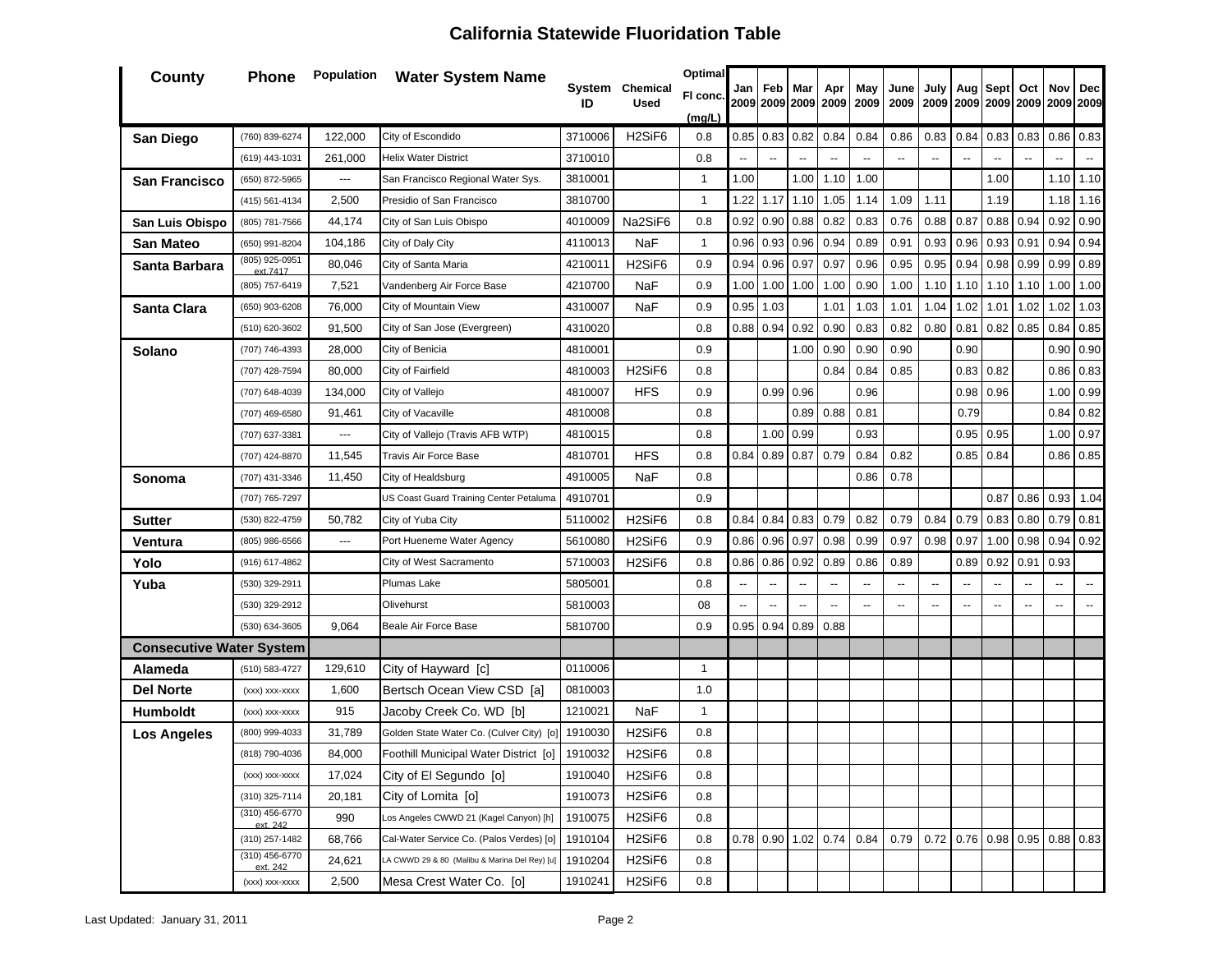| <b>County</b>    | Phone                       |                          | <b>Population</b> Water System Name            |                    |                                 | <b>Optimal</b> |     |     |     |                             |      |      |      |                                                     |          |     |     |     |
|------------------|-----------------------------|--------------------------|------------------------------------------------|--------------------|---------------------------------|----------------|-----|-----|-----|-----------------------------|------|------|------|-----------------------------------------------------|----------|-----|-----|-----|
|                  |                             |                          |                                                | ID                 | System Chemical<br><b>Used</b>  | FI conc.       | Jan | Feb | Mar | Apr                         | May  | June | July |                                                     | Aug Sept | Oct | Nov | Dec |
|                  |                             |                          |                                                |                    |                                 | (mg/L)         |     |     |     |                             |      |      |      |                                                     |          |     |     |     |
| Marin            | (415) 331-9238              | 1,200                    | NPS GG NRA [j]                                 | 2110350            |                                 | 0.9            |     |     |     |                             |      |      |      |                                                     |          |     |     |     |
| Orange           | (949) 494-1041              | 25,000                   | Laguna Beach County Water District [0]         | 3010017            | H <sub>2</sub> SiF <sub>6</sub> | 0.8            |     |     |     |                             |      |      |      |                                                     |          |     |     |     |
|                  | (949) 499-4555<br>ext. 3129 | 20,000                   | South Coast Water Dist. (South Coast) [o]      | 3010042            | H <sub>2</sub> SiF <sub>6</sub> | 0.8            |     |     |     |                             |      |      |      |                                                     |          |     |     |     |
|                  | (949) 499-4555<br>ext. 3129 | 20,300                   | South Coast WD (Capistrano Beach) [o]          | 3010055            | H <sub>2</sub> SiF <sub>6</sub> | 0.8            |     |     |     |                             |      |      |      |                                                     |          |     |     |     |
|                  | (949) 499-4555              | $\hspace{0.05cm} \ldots$ | Joint Regional Water Supply Sys. [0]           | 3010071            | H <sub>2</sub> SiF <sub>6</sub> | 0.8            |     |     |     |                             |      |      |      |                                                     |          |     |     |     |
|                  | (949) 831-2500              | 161,900                  | Moulton Niguel Water District [o]              | 3010073            | H <sub>2</sub> SiF <sub>6</sub> | 0.8            |     |     |     |                             |      |      |      |                                                     |          |     |     |     |
|                  | (949) 837-7050<br>ext. 203  | 50,700                   | El Toro Water District [o]                     | 3010079            | H <sub>2</sub> SiF <sub>6</sub> | 0.8            |     |     |     |                             |      |      |      |                                                     |          |     |     |     |
|                  | (714) 538-5815              | ---                      | East Orange County WD (Wholesale Zone) [o]     | 3010093            | H <sub>2</sub> SiF <sub>6</sub> | 0.8            |     |     |     |                             |      |      |      |                                                     |          |     |     |     |
|                  | (949) 459-6674              | 140,000                  | Santa Margarita Water District [o]             | 3010101            | H <sub>2</sub> SiF <sub>6</sub> | 0.8            |     |     |     |                             |      |      |      |                                                     |          |     |     |     |
| <b>Placer</b>    | (xxx) xxx-xxxx              | 152                      | Placer CWA - (Bianchi Estates) [v]             | 3110040            |                                 |                |     |     |     |                             |      |      |      |                                                     |          |     |     |     |
|                  | (888) 237-1333              | 1,881                    | Cal-American Water Co. (West Placer) [v]       | 3110150            |                                 |                |     |     |     |                             |      |      |      |                                                     |          |     |     |     |
| <b>Riverside</b> | (xxx) xxx-xxxx              | 6,715                    | City of Perris [q]                             | 3310029            |                                 |                |     |     |     |                             |      |      |      |                                                     |          |     |     |     |
|                  | (951) 789-5039              | 61,000                   | Western Municipal WD [o]                       | 3310049            | H <sub>2</sub> SiF <sub>6</sub> | 0.8            |     |     |     |                             |      |      |      |                                                     |          |     |     |     |
|                  | (951) 789-5039              | 102                      | Western Municipal WD (ID A - Rainbow) [o]      | 3310076            | H <sub>2</sub> SiF <sub>6</sub> | 0.8            |     |     |     | $0.90$   0.90   0.90   0.90 | 0.80 | 0.80 |      | $0.80$   $0.80$   $0.80$   $0.80$   $0.80$   $0.70$ |          |     |     |     |
| San Diego        | (760) 744-0460              | 81,000                   | Vallecitos Water District [o]                  | 3710002            | H <sub>2</sub> SiF <sub>6</sub> | 0.8            |     |     |     |                             |      |      |      |                                                     |          |     |     |     |
|                  | (760) 438-2722              | 81,000                   | Carlsbad Municipal WD[o]                       | 3710005            | H <sub>2</sub> SiF <sub>6</sub> | 0.8            |     |     |     |                             |      |      |      |                                                     |          |     |     |     |
|                  | (760) 728-1125              | 32,000                   | Fallbrook Public Utility District [o]          |                    | H <sub>2</sub> SiF <sub>6</sub> | 0.8            |     |     |     |                             |      |      |      |                                                     |          |     |     |     |
|                  | (760) 728-1178              | 19,000                   | Rainbow Municipal Water District [o] 3710016   |                    | H <sub>2</sub> SiF <sub>6</sub> | 0.8            |     |     |     |                             |      |      |      |                                                     |          |     |     |     |
|                  | (760) 745-5522              | 25,000                   | Rincon Del Diablo MWD (ID-1) [o] 3710018       |                    | H <sub>2</sub> SiF <sub>6</sub> | 0.8            |     |     |     |                             |      |      |      |                                                     |          |     |     |     |
|                  | (760) 789-1330              | 40,000                   | Ramona Municipal Water District [o] 3710019    | 3710008<br>3710026 |                                 | 0.8            |     |     |     |                             |      |      |      |                                                     |          |     |     |     |
|                  | (760) 749-1600              | 26,000                   | Valley Center Municipal WD [o]                 |                    | H <sub>2</sub> SiF <sub>6</sub> | 0.8            |     |     |     |                             |      |      |      |                                                     |          |     |     |     |
|                  | (760) 597-3100              | 121,000                  | Vista Irrigation District [o]                  | 3710027            | H <sub>2</sub> SiF <sub>6</sub> | 0.8            |     |     |     |                             |      |      |      |                                                     |          |     |     |     |
|                  | (619) 258-4600              | 126,000                  | Padre Dam Municipal WD [s]                     | 3710037            |                                 |                |     |     |     |                             |      |      |      |                                                     |          |     |     |     |
| San Francisco    | (xxx) xxx-xxxx              |                          | San Francisco International Airport [c]        | 3810010            |                                 | $\mathbf{1}$   |     |     |     |                             |      |      |      |                                                     |          |     |     |     |
|                  | (650) 872-5980              | 802,650                  | San Francisco Public Utility Comm. SFWS [c]    | 3810011            |                                 | $\mathbf{1}$   |     |     |     |                             |      |      |      |                                                     |          |     |     |     |
|                  | (xxx) xxx-xxxx              | 2,400                    | Treasure Island [c]                            | 3810702            |                                 | $\mathbf{1}$   |     |     |     |                             |      |      |      |                                                     |          |     |     |     |
| <b>San Mateo</b> | (650) 591-8941              | 25,500                   | Mid-Peninsula Water District [c]               | 4110001            |                                 | $\mathbf{1}$   |     |     |     |                             |      |      |      |                                                     |          |     |     |     |
|                  | (415) 508-2130              | 3,000                    | City of Brisbane [c]                           | 4110002            |                                 | $\mathbf{1}$   |     |     |     |                             |      |      |      |                                                     |          |     |     |     |
|                  | (650) 558-7670              | 29,050                   | City of Burlingame [c]                         | 4110003            |                                 | 1              |     |     |     |                             |      |      |      |                                                     |          |     |     |     |
|                  | (415) 508-2130              | 443                      | Guadalupe Valley MID [c]                       | 4110005            |                                 | $\mathbf{1}$   |     |     |     |                             |      |      |      |                                                     |          |     |     |     |
|                  | (650) 558-7800              | 29,170                   | Cal-Water Service Co. (San Carlos) [c] 4110007 |                    |                                 | 1              |     |     |     |                             |      |      |      |                                                     |          |     |     |     |
|                  | (650) 343-1808              | 91,100                   | Cal-Water Service Co. (San Mateo) [c]          | 4110008            |                                 | 1              |     |     |     |                             |      |      |      |                                                     |          |     |     |     |
|                  | (650) 851-0529              | 1,650                    | Skyline County Water District [c] 4110015      |                    |                                 | $\mathbf{1}$   |     |     |     |                             |      |      |      |                                                     |          |     |     |     |
|                  | (650) 375-7444              | 11,328                   | City of Hillsborough [c]                       | 4110016            |                                 | $\mathbf{1}$   |     |     |     |                             |      |      |      |                                                     |          |     |     |     |
|                  | (650) 858-3420              | 10,200                   | City of Menlo Park [c]                         | 4110017            |                                 | $\mathbf{1}$   |     |     |     |                             |      |      |      |                                                     |          |     |     |     |
|                  | (650) 259-2375              | 21,500                   | City of Millbrae [c]                           | 4110018            |                                 | $\mathbf{1}$   |     |     |     |                             |      |      |      |                                                     |          |     |     |     |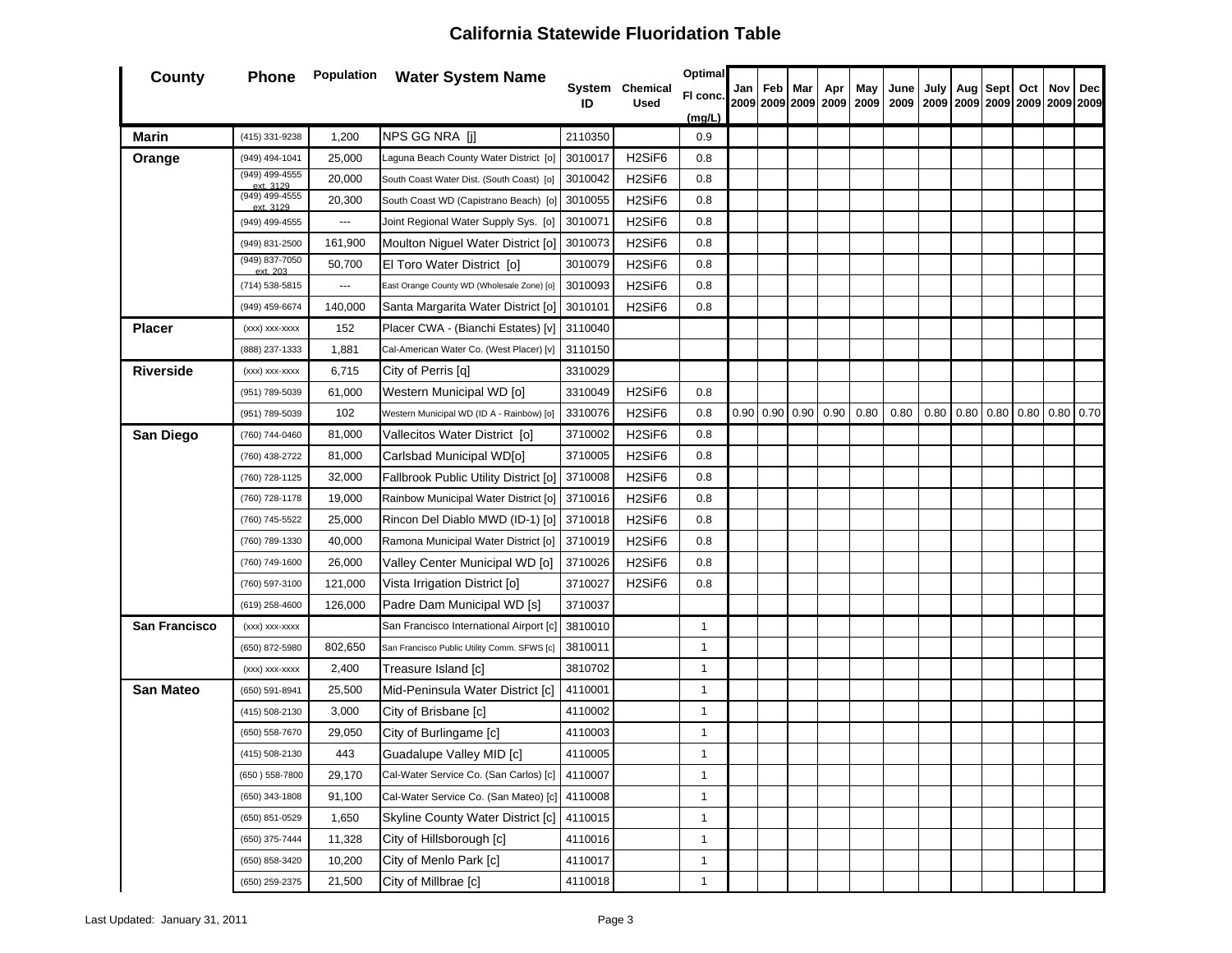| County                      | <b>Phone</b>   |        | <b>Population</b> Water System Name     |         |                                 | Optimal      |      |             |                  |                            |             |              |              |      |                  |                |     |                  |
|-----------------------------|----------------|--------|-----------------------------------------|---------|---------------------------------|--------------|------|-------------|------------------|----------------------------|-------------|--------------|--------------|------|------------------|----------------|-----|------------------|
|                             |                |        |                                         | ID      | System Chemical<br><b>Used</b>  | FI conc.     |      | Jan Feb Mar |                  | Apr<br>2009 2009 2009 2009 | May<br>2009 | June<br>2009 | July<br>2009 |      | Aug   Sept   Oct | 2009 2009 2009 | Nov | Dec<br>2009 2009 |
|                             |                |        |                                         |         |                                 | (mg/L)       |      |             |                  |                            |             |              |              |      |                  |                |     |                  |
|                             | (650) 286-8140 | 33,364 | Estero MID [c]                          | 4110021 |                                 | $\mathbf{1}$ |      |             |                  |                            |             |              |              |      |                  |                |     |                  |
|                             | (650) 780-7464 | 75,402 | City of Redwood City [c]                | 4110022 |                                 | $\mathbf{1}$ |      |             |                  |                            |             |              |              |      |                  |                |     |                  |
|                             | (650) 853-3189 | 20,000 | City of East Palo Alto [c]              | 4110024 |                                 | $\mathbf{1}$ |      |             |                  |                            |             |              |              |      |                  |                |     |                  |
|                             | (650) 355-3462 | 39,667 | North Coast County WD [c]               | 4110025 |                                 | $\mathbf{1}$ |      |             |                  |                            |             |              |              |      |                  |                |     |                  |
|                             | (650) 589-1435 | 9,900  | Westborough County WD [c]               | 4110027 |                                 | $\mathbf{1}$ |      |             |                  |                            |             |              |              |      |                  |                |     |                  |
| Santa Clara                 | (650) 496-6967 | 62,000 | City of Palo Alto [c]                   | 4310009 |                                 | $\mathbf{1}$ |      |             |                  |                            |             |              |              |      |                  |                |     |                  |
|                             | (650) 725-8030 | 24,700 | Stanford University [c]                 | 4310013 |                                 | $\mathbf{1}$ |      |             |                  |                            |             |              |              |      |                  |                |     |                  |
|                             | (408) 535-3500 | 4,200  | City of San Jose (NSJ/Alviso) [c]       | 4310019 |                                 | $\mathbf{1}$ |      |             |                  |                            |             |              |              |      |                  |                |     |                  |
|                             | (650) 948-1217 | 6,300  | Purissima Hills WD [c]                  | 4310021 |                                 | $\mathbf{1}$ |      |             |                  |                            |             |              |              |      |                  |                |     |                  |
| Sonoma                      | (xxx) xxx-xxxx | 900    | Sonoma Co. #41-Fitch Mountain [k]       | 4910010 | <b>NaF</b>                      | 0.8          |      |             |                  |                            |             |              |              |      |                  |                |     |                  |
| Ventura                     | (805) 386-4949 | 100    | Solano Verde Mutual Water Co. [o]       | 5602130 | H <sub>2</sub> SiF <sub>6</sub> | 0.8          |      |             |                  |                            |             |              |              |      |                  |                |     |                  |
|                             | (805) 498-2191 | 31     | Academy Mutual Water Co. [o]            | 5603104 | H <sub>2</sub> SiF <sub>6</sub> | 0.8          |      |             |                  |                            |             |              |              |      |                  |                |     |                  |
|                             | (805) 582-4480 | 600    | Brandeis Bardin Institute [o]           | 5603301 | H <sub>2</sub> SiF <sub>6</sub> | 0.8          |      |             |                  |                            |             |              |              |      |                  |                |     |                  |
|                             | (805) 584-4884 | 2,045  | Ventura CWWD No. 17 (Bell Canyon) [o]   | 5610003 | H <sub>2</sub> SiF <sub>6</sub> | 0.8          |      |             |                  |                            |             |              |              |      |                  |                |     |                  |
|                             | (805) 986-6563 | 22,000 | City of Port Hueneme [d]                | 5610009 | H <sub>2</sub> SiF <sub>6</sub> | 0.9          |      |             |                  |                            |             |              |              |      |                  |                |     |                  |
|                             | (408) 367-8314 | 23,600 | Cal-Water Service Co. (Westlake) [o]    | 5610016 |                                 | 0.8          |      |             | $0.75$ 0.80 0.69 | 0.83                       | 0.84        | 0.82         | 0.81         |      | $0.73$ 0.76 0.72 |                |     | $0.79$ 0.78      |
|                             | (805) 449-2457 | 50,000 | City of Thousand Oaks [o]               | 5610020 | H <sub>2</sub> SiF <sub>6</sub> | 0.8          |      |             |                  |                            |             |              |              |      |                  |                |     |                  |
|                             | (805) 583-6408 | 82,000 | Ventura CWWD No. 8 (Simi Valley) [o]    | 5610023 | H <sub>2</sub> SiF <sub>6</sub> | 0.8          |      |             |                  |                            |             |              |              |      |                  |                |     |                  |
|                             | (xxx) xxx-xxxx | 9,527  | Channel Islands Beach CSD [d]           | 5610039 | H <sub>2</sub> SiF <sub>6</sub> | 0.9          |      |             |                  |                            |             |              |              |      |                  |                |     |                  |
|                             | (805) 498-1266 | 61,109 | Cal-American WC (Village District) [o]  | 5610040 | H <sub>2</sub> SiF <sub>6</sub> | 0.8          |      |             |                  |                            |             |              |              |      |                  |                |     |                  |
|                             | (805) 658-4679 | 16,800 | Oak Park Water Service [o]              | 5610043 | H <sub>2</sub> SiF <sub>6</sub> | 0.8          |      |             |                  |                            |             |              |              |      |                  |                |     |                  |
|                             | (805) 579-7138 |        | Calleguas MWD [o]                       | 5610050 |                                 | 0.8          | 0.80 | 0.80        | 0.80             | 0.80                       | 0.80        | 0.70         | 0.80         | 0.70 | 0.80             | 0.80           |     | $.8.8$ 0.80      |
|                             | (805) 584-4884 | 1,550  | Lake Sherwood CSD [o]                   | 5610069 | H <sub>2</sub> SiF <sub>6</sub> | 0.8          |      |             |                  |                            |             |              |              |      |                  |                |     |                  |
|                             | (805) 498-1266 | 2,069  | Cal-American WC (Las Posas Estates) [o] | 5610081 | H <sub>2</sub> SiF <sub>6</sub> | 0.8          |      |             |                  |                            |             |              |              |      |                  |                |     |                  |
|                             | (xxx) xxx-xxxx | 6,800  | Point Mugu Naval Base [d]               | 5610700 | H <sub>2</sub> SiF <sub>6</sub> | 0.9          |      |             |                  |                            |             |              |              |      |                  |                |     |                  |
|                             | (xxx) xxx-xxxx | 9,700  | Port Hueneme Naval Base [d]             | 5610701 | H <sub>2</sub> SiF <sub>6</sub> | 0.9          |      |             |                  |                            |             |              |              |      |                  |                |     |                  |
|                             | (805) 982-3771 | 1,001  | USN - Camarillo Housing [o]             | 5610704 | H <sub>2</sub> SiF <sub>6</sub> | 0.8          |      |             |                  |                            |             |              |              |      |                  |                |     |                  |
| <b>Natural Water System</b> |                |        |                                         |         |                                 |              |      |             |                  |                            |             |              |              |      |                  |                |     |                  |
| Kern                        | (760) 375-5086 | 11,487 | Indian Wells Valley Water District      | 1510017 |                                 |              |      |             |                  |                            |             |              |              |      |                  |                |     |                  |
| Kings                       | (559) 585-2560 | 14,395 | City of Hanford                         | 1610003 |                                 |              |      |             |                  |                            |             |              |              |      |                  |                |     |                  |
| Los Angeles                 | (626) 797-6295 | 1,500  | Kinneloa Irrigation District            | 1910035 |                                 |              |      |             |                  |                            |             |              |              |      |                  |                |     |                  |
|                             | ???            | 9,600  | Rubio Canon Land And Water Assn. [t]    | 1910140 | H <sub>2</sub> SiF <sub>6</sub> | 0.8          | 0.94 |             | $0.98$ 1.15      | 1.35                       | 1.04        | 0.97         | 0.72         |      |                  | $0.76$ 0.89    |     | $0.88$ 1.18      |
|                             | (626) 355-7135 | 10,570 | City of Sierra Madre                    | 1910148 |                                 |              |      |             |                  |                            |             |              |              |      |                  |                |     |                  |
| <b>Riverside</b>            | (760) 391-4038 | 15,392 | Indio Water Authority                   | 3310020 |                                 |              |      |             |                  |                            |             |              |              |      |                  |                |     |                  |
| San Bernardino              | (xxx) xxx-xxxx | 20,627 | <b>Redlands MUD</b>                     | 3610037 |                                 |              |      |             |                  |                            |             |              |              |      |                  |                |     |                  |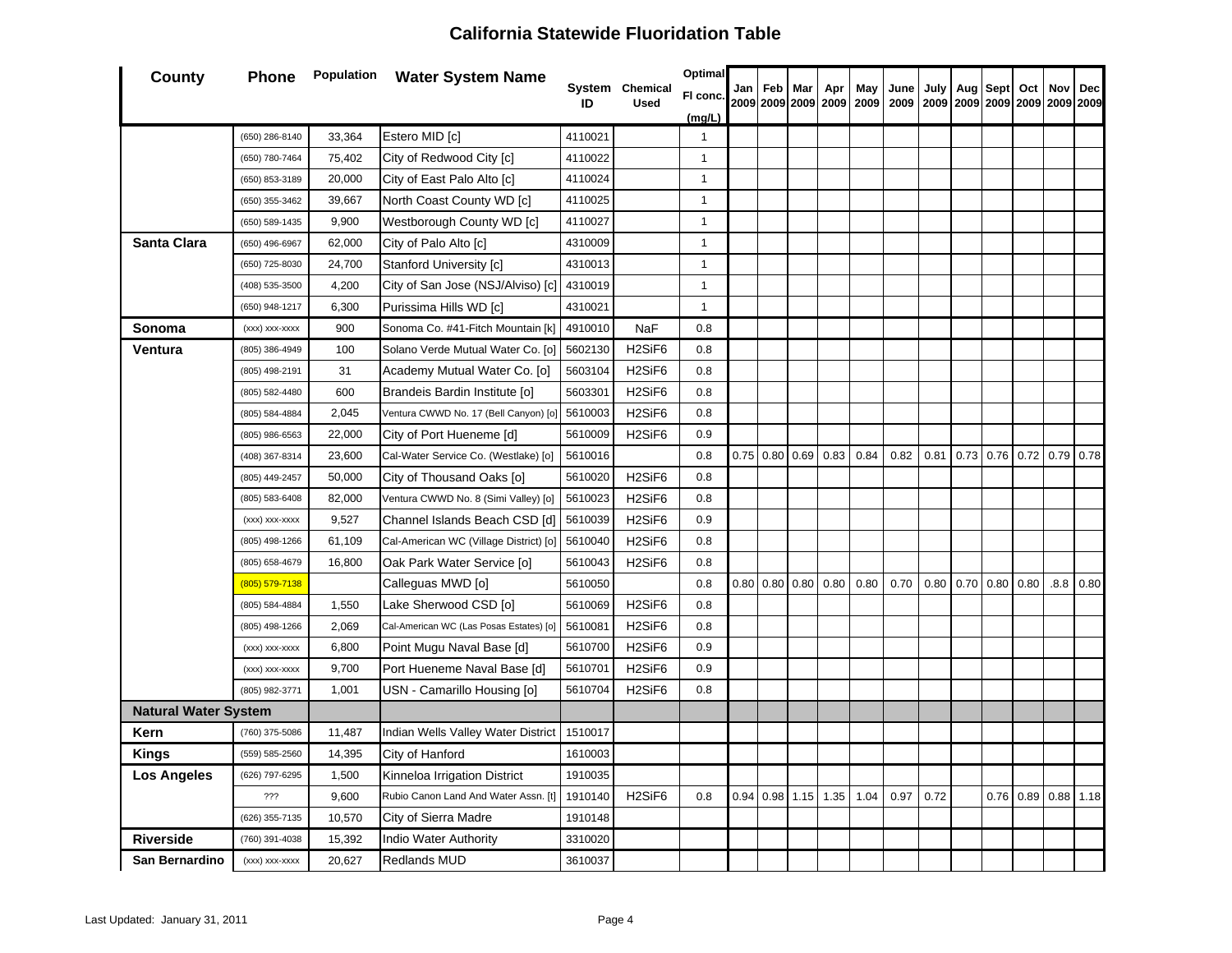| County                       | Phone                            |            | <b>Population</b> Water System Name     | ID      | System Chemical<br><b>Used</b> | <b>Optimal</b><br>FI conc. | Jan  | Feb<br>2009 2009 2009 2009 | Mar  | Apr  | May<br>2009 | June<br>2009 | July | Aug<br>2009 2009 2009 2009 | Sept        | Oct  | Nov         | <b>Dec</b><br>2009 2009 |
|------------------------------|----------------------------------|------------|-----------------------------------------|---------|--------------------------------|----------------------------|------|----------------------------|------|------|-------------|--------------|------|----------------------------|-------------|------|-------------|-------------------------|
|                              | <b>Total Population</b>          | 12,242,752 |                                         |         |                                | (mg/L)                     |      |                            |      |      |             |              |      |                            |             |      |             |                         |
| <b>Variable Water System</b> |                                  |            |                                         |         |                                |                            |      |                            |      |      |             |              |      |                            |             |      |             |                         |
| <b>Contra Costa</b>          | (800) 999-4033                   | 23,923     | Golden State Water Co. (Bay Point) [I]  | 0710002 |                                |                            |      |                            |      |      |             |              |      |                            |             |      |             |                         |
|                              | (925) 516-6000                   | 45,892     | City of Brentwood [m]                   | 0710004 |                                |                            |      |                            |      |      |             |              |      |                            |             |      |             |                         |
| <b>Fresno</b>                | (559) 621-5300                   | 457,511    | City of Fresno [f]                      | 1010007 |                                |                            |      |                            |      |      |             |              |      |                            |             |      |             |                         |
| <b>Los Angeles</b>           | (626) 570-5061                   | 89,326     | City of Alhambra [p]                    | 1910001 |                                |                            |      |                            |      |      |             |              |      |                            |             |      |             |                         |
|                              | (562) 907-9200                   | 35,152     | Golden State Water Co. (Artesia) [p]    | 1910004 |                                |                            |      | 0.35                       |      |      |             |              |      |                            |             |      |             |                         |
|                              | (626) 812-5225                   | 108,000    | Azusa Light And Water [p]               | 1910007 |                                |                            |      |                            |      |      |             |              |      |                            |             |      |             |                         |
|                              | (562) 907-9200                   | 24,809     | Golden State WC (Bell, Bell Garden) [p] | 1910011 |                                |                            |      | 0.37                       |      |      |             |              |      |                            |             |      |             |                         |
|                              | (562) 531-8586                   | 1,200      | Bellflower Home Gardens WC [p]          | 1910012 |                                |                            |      |                            |      |      |             |              |      |                            |             |      |             |                         |
|                              | (562) 925-3452                   | 28,000     | Bellflower Somerset Mutual WC [p]       | 1910013 |                                |                            |      |                            |      |      |             |              |      |                            |             |      |             |                         |
|                              | (562) 531-1500                   | 5,967      | Bellflower Municipal Water Sys. [p]     | 1910018 |                                |                            |      | 0.41                       | 0.42 | 0.45 | 0.42        | 0.45         | 0.42 | 0.42                       | $0.45$ 0.45 |      | 0.46        | 0.44                    |
|                              | (562) 860-0311                   | 51,488     | City of Cerritos [p]                    | 1910019 |                                |                            |      |                            |      |      |             |              |      |                            |             |      |             |                         |
|                              | (562) 299-5117                   | 27,236     | Park Water Co. (Compton) [p]            | 1910021 |                                | 0.8                        | 0.8  | 0.7                        | 0.7  | 0.5  | 0.7         | 0.4          | 0.6  | 0.9                        | 0.90        |      | $1.00$ 1.00 | 0.90                    |
|                              | (909) 869-3042                   | 25,000     | Cal State Polytechnic Univ (Pomona) [p] | 1910022 |                                |                            |      |                            |      |      |             |              |      |                            |             |      |             |                         |
|                              | (909) 592-4271                   |            | Golden State Water Co. (Claremont)      | 1910024 |                                |                            |      | 0.34                       |      |      | 0.24        |              |      | 0.22                       |             |      |             |                         |
|                              | (310) 605-5690                   | 71,000     | City of Compton [p]                     | 1910026 |                                |                            |      |                            |      |      |             |              |      |                            |             |      |             |                         |
|                              | (818) 248-3925                   | 31,000     | Crescenta Valley Water District [p]     | 1910028 |                                |                            | 0.45 | 0.52                       | 0.52 | 0.53 | 0.52        | 0.55         | 0.60 | 0.53                       | 0.74        | 0.61 |             |                         |
|                              | (310) 257-1482                   | 142,326    | Cal-Water Service Co. (Dominguez) [p]   | 1910033 |                                | 0.8                        | 0.64 | 0.69                       | 0.62 | 0.67 | 0.82        | 0.68         | 0.65 | 0.66                       | 0.67        | 0.66 | 0.65        | 0.57                    |
|                              | (310) 257-1482                   | 151,042    | Cal-Water SC (East Los Angeles) [p]     | 1910036 |                                | 0.8                        | 0.72 | 0.68                       | 0.69 | 0.70 | 0.81        | 0.72         | 0.64 | 0.68                       | 0.63        | 0.80 | 0.65        | 0.63                    |
|                              | (818) 551-6906                   | 202,700    | City of Glendale [p]                    | 1910043 |                                | 0.8                        | 0.67 | 0.70                       | 0.70 | 0.70 |             |              | 0.74 |                            |             | 0.71 |             |                         |
|                              | (626) 914-8256                   | 53,000     | City of Glendora [p]                    | 1910044 |                                | 0.8                        | 0.76 | 0.81                       | 0.77 | 0.70 | 0.70        | 0.70         | 0.76 | 0.71                       | 0.65        | 0.64 | 0.65        | 0.65                    |
|                              | (626) 543-2669                   | 4,742      | Suburban Water Sys. (Glendora) [p]      | 1910046 |                                |                            | 0.63 | 0.41                       | 0.39 | 0.36 | 0.31        | 0.32         | 0.32 | 0.38                       | 0.44        | 0.40 | 0.43        | 0.32                    |
|                              | (310) 257-1482                   | 46,125     | City of Hawthorne [p]                   | 1910047 |                                | 0.8                        | 0.84 | 0.76                       | 0.77 | 0.79 | 0.87        | 0.90         | 0.72 | 0.75                       | 0.88        | 0.86 | 0.88        | 0.82                    |
|                              | (323) 584-6274                   | 18,569     | City of Huntington Park [p]             | 1910049 |                                |                            |      |                            |      |      |             |              |      |                            |             |      |             |                         |
|                              | (310) 257-1482                   | 1,319      | City of Commerce [p]                    | 1910050 |                                | 0.8                        | 0.33 | 0.31                       | 0.32 | 0.33 | 0.32        | 0.30         | 0.31 | 0.31                       | 0.33        | 0.39 | 0.27        | 0.27                    |
|                              | (800) 418-9477                   | 100,000    | City of Inglewood [p]                   | 1910051 |                                | 0.8                        |      |                            |      |      |             |              |      | 0.68                       |             |      |             | 0.69                    |
|                              | (626) 614-2538                   | 20,635     | Cal-American WC (Baldwin Hills) [p]     | 1910052 |                                |                            | 0.50 | 0.42                       | 0.43 | 0.55 | 0.54        | 0.54         | 0.56 | 0.53                       | 0.50        | 0.51 | 0.51        | 0.51                    |
|                              | (818) 790-6749                   | 9,300      | La Canada Irrigation District [p]       | 1910054 |                                |                            |      |                            |      |      |             |              |      |                            |             |      |             |                         |
|                              | (626) 543-2551                   | 46,362     | Suburban Water Sys. (La Mirada) [p]     | 1910059 |                                | 0.8                        | 0.32 | 0.29                       | 0.36 | 0.38 | 0.35        | 0.36         | 0.41 | 0.30                       | 0.38        | 0.32 | 0.34        | 0.36                    |
|                              | (xxx) xxx-xxxx                   | 4,274      | Las Flores Water Co. [p]                | 1910061 |                                |                            | 0.66 | 0.64                       | 0.71 | 0.71 | 0.67        | 0.67         | 0.77 | 0.73                       | 0.73        | 0.73 | 0.72        | 0.69                    |
|                              | (xxx) xxx-xxxx                   | 16,000     | Lincoln Avenue Water Co. [p]            | 1910063 |                                |                            |      |                            |      |      |             |              |      |                            |             |      |             |                         |
|                              | (562) 907-9200                   | 4,590      | Golden State WC (Willowbrook) [p]       | 1910072 |                                |                            |      | 0.45                       |      |      |             |              |      |                            |             |      |             |                         |
|                              | (562) 907-9200<br>(310) 603-0220 | 32,040     | Golden State WC (Florence/Graham) [p]   | 1910077 |                                |                            |      | 0.67                       |      |      |             |              |      |                            |             |      |             |                         |
|                              | ext. 300                         | 72,600     | City of Lynwood [p]                     | 1910079 |                                |                            |      |                            |      |      |             |              |      |                            |             |      |             |                         |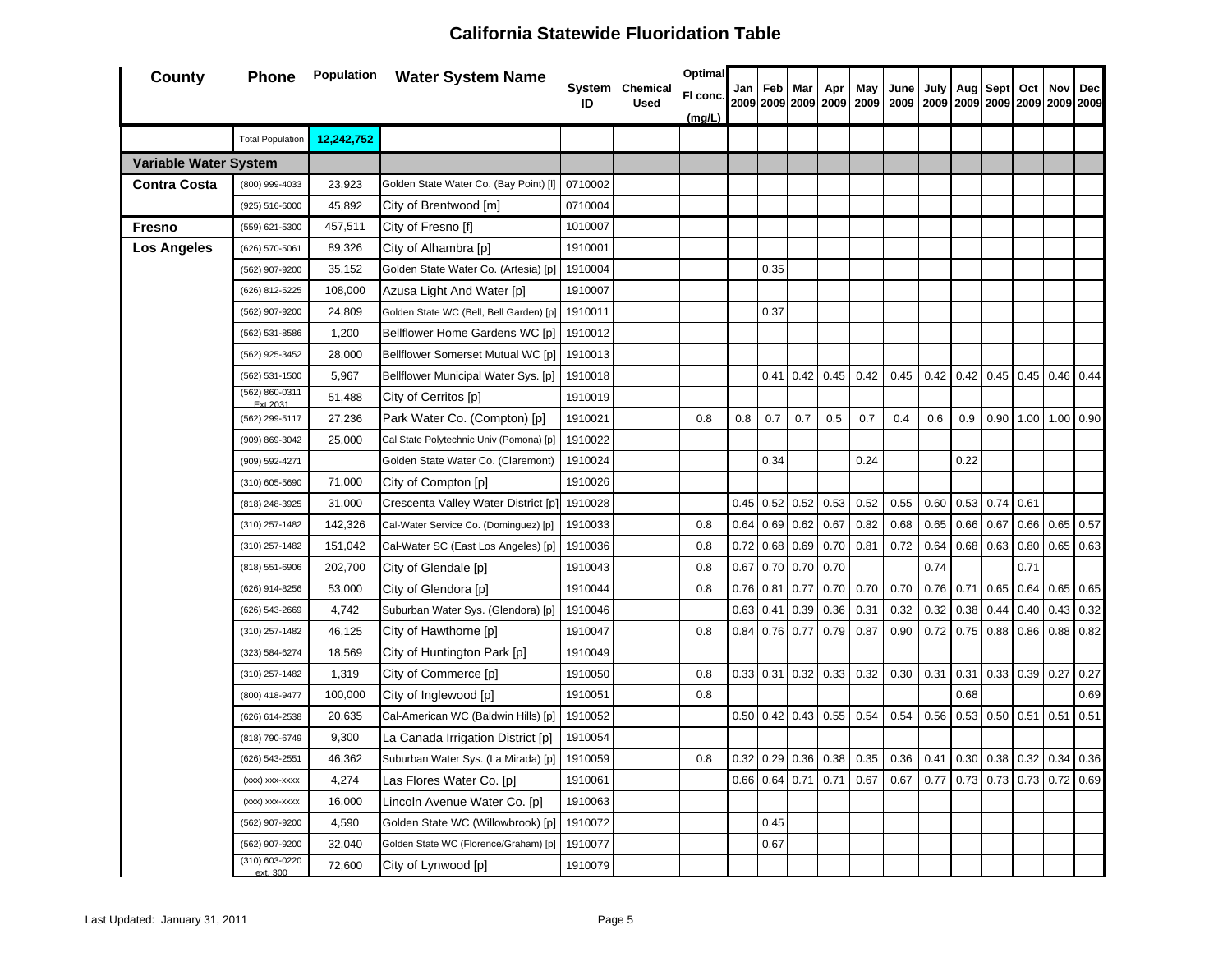| <b>County</b> | Phone          | Population | <b>Water System Name</b>                  |         | System Chemical | Optimal  | Jan  | Feb         | Mar              | Apr                   | May                      | June                               | July |      | Sept | Oct                             | Nov         | Dec         |
|---------------|----------------|------------|-------------------------------------------|---------|-----------------|----------|------|-------------|------------------|-----------------------|--------------------------|------------------------------------|------|------|------|---------------------------------|-------------|-------------|
|               |                |            |                                           | ID      | <b>Used</b>     | FI conc. |      |             |                  |                       | 2009 2009 2009 2009 2009 | 2009 2009 2009 2009 2009 2009 2009 |      | Aug  |      |                                 |             |             |
|               |                |            |                                           |         |                 | (mg/L)   |      |             |                  |                       |                          |                                    |      |      |      |                                 |             |             |
|               | (310) 802-5325 | 33,852     | City of Manhattan Beach [p]               | 1910083 |                 |          |      |             |                  |                       |                          |                                    |      |      |      |                                 |             |             |
|               | (323) 560-2439 | 5,500      | Maywood Mutual Water Co. #1 [p]           | 1910084 |                 |          |      |             |                  |                       |                          |                                    |      |      |      |                                 |             |             |
|               | (323) 581-5816 | 6,700      | Maywood Mutual Water Co. #2 [p]           | 1910085 |                 |          |      |             |                  |                       |                          |                                    |      |      |      |                                 |             |             |
|               | (323) 560-3657 | 9,500      | Maywood Mutual Water Co. #3 [p]           | 1910086 |                 |          |      |             |                  |                       |                          |                                    |      |      |      |                                 |             |             |
|               | (562) 907-9200 | 31,657     | Golden State Water Co. (Norwalk) [p]      | 1910098 |                 |          |      | 0.63        |                  |                       |                          |                                    |      |      |      |                                 |             |             |
|               | (562) 941-0716 | 22,000     | Orchard Dale Water District [p]           | 1910101 |                 |          | 0.60 | $0.61$ 0.39 |                  |                       |                          |                                    |      |      |      |                                 |             |             |
|               | (562) 220-2111 | 57,805     | City of Paramount [p]                     | 1910105 |                 |          |      |             |                  |                       |                          |                                    |      |      |      |                                 |             |             |
|               | (562) 907-9200 | 5,283      | City of Bell Gardens [p]                  | 1910108 |                 |          |      | 0.74        |                  |                       |                          |                                    |      |      |      |                                 |             |             |
|               | (310) 257-1482 | 3,940      | City of Montebello                        | 1910117 |                 | 0.8      | 0.68 | 0.67        | 0.60             | 0.74                  | 0.70                     | 0.70                               | 0.65 | 0.70 | 0.40 | 0.77                            | 0.74        | 0.73        |
|               | (626) 744-4411 | 166,400    | City of Pasadena [p]                      | 1910124 |                 |          | 0.93 | $0.98$ 0.91 |                  | 0.93                  | 0.94                     | 0.98                               | 0.97 | 0.95 | 1.00 | 0.99                            | 1.01        | 0.97        |
|               | (909) 620-2241 | 156,600    | City of Pomona [p]                        | 1910126 |                 |          |      |             |                  |                       |                          |                                    |      |      |      |                                 |             |             |
|               | (626) 858-7249 | 33,500     | City of Covina [p]                        | 1910127 |                 |          |      |             |                  |                       |                          |                                    |      |      |      |                                 |             |             |
|               | (310) 257-1482 | 97,944     | Cal-Water SC (Hermosa/Redondo) [p]        | 1910134 |                 | 0.8      | 0.81 |             | $0.83$ 0.70 0.79 |                       | 0.83                     | 0.73                               | 0.72 | 0.69 |      | $0.83$ 0.73 0.85 0.78           |             |             |
|               | (888) 237-1333 | 45,000     | Cal-American Water Co. (San Marino) [p]   | 1910139 |                 |          |      |             |                  |                       |                          |                                    |      |      |      |                                 |             |             |
|               | (909) 592-4271 | 52,622     | Golden State Water Co. (San Dimas) [p]    | 1910142 |                 |          |      | 0.78        |                  |                       | 0.88                     |                                    |      | 0.96 |      |                                 |             |             |
|               | (818) 898-1223 | 23,564     | City of San Fernando [p]                  | 1910143 |                 |          |      |             |                  |                       |                          |                                    |      |      |      |                                 |             |             |
|               | (310) 826-6712 | 84,184     | City of Santa Monica [p]                  | 1910146 |                 | 0.8      | 0.79 | $0.78$ 0.82 |                  | 0.78                  | 0.76                     | 0.73                               | 0.76 | 0.70 | 0.73 |                                 | $0.76$ 0.70 | 0.72        |
|               | (562) 989-7253 | 10,363     | City of Signal Hill [p]                   | 1910149 |                 |          |      |             |                  |                       |                          |                                    |      |      |      |                                 |             |             |
|               | (626) 403-7376 | 25,674     | City of South Pasadena [p]                | 1910154 |                 |          |      |             |                  |                       |                          |                                    |      |      |      |                                 |             |             |
|               | (800) 999-4033 | 168,152    | Golden State Water Co. (Southwest) [p]    | 1910155 |                 |          |      |             |                  |                       |                          |                                    |      |      |      |                                 |             |             |
|               | (562) 299-5117 | 17,124     | Park Water Co. (Lynwood) [p]              | 1910161 |                 |          | 0.7  | 0.6         | 0.7              | 0.5                   | 0.6                      | 0.8                                | 0.6  | 0.8  | 0.80 | 0.40                            | 1.00        | 0.60        |
|               | (xxx) xxx-xxxx | 9,900      | Valley Water Co. [p]                      | 1910166 |                 |          |      | 0.90        |                  |                       | 0.89                     |                                    |      | 0.54 |      |                                 |             | 0.84        |
|               | (323) 583-8811 | 45,000     | City of Vernon [p]                        | 1910167 |                 |          | 0.60 | 0.47        | 0.48             |                       | 0.48                     | 0.44                               | 0.44 | 0.60 | 0.63 |                                 |             | 0.61        |
|               | (323) 585-7321 | 16,180     | Walnut Park Mutual Water Co. [p]          | 1910169 |                 |          |      |             |                  |                       |                          |                                    |      |      |      |                                 |             |             |
|               | (562) 944-8219 | 63,188     | Suburban Water Sys (Whittier) [p]         | 1910174 |                 |          |      |             |                  |                       |                          |                                    |      |      |      |                                 |             |             |
|               | (818) 238-3500 | 106,879    | City of Burbank [p]                       | 1910179 |                 | 0.8      | 0.83 |             | $0.63$ 0.88 0.64 |                       | 0.89                     | 0.68                               | 0.88 | 0.71 | 1.01 |                                 | $0.68$ 0.87 | 0.64        |
|               | (626) 448-6183 | 5,555      | San Gabriel Valley WC (Montebello) [p]    | 1910189 |                 |          |      |             |                  |                       |                          |                                    |      |      |      |                                 |             |             |
|               | (562) 929-5599 | 22,000     | City of Norwalk [p]                       | 1910191 |                 |          | 0.70 |             | $0.68$ 0.67      | 0.73                  | 0.69                     | 0.70                               | 0.68 | 0.68 |      | $0.65$ 0.59 0.58 0.56           |             |             |
|               | (562) 697-1726 | 58,000     | Rowland Water District [p]                | 1910194 |                 | 0.8      | 1.15 | $0.90\,$    | 0.95             | 1.00                  | 1.10                     | 1.05                               | 1.00 | 1.05 | 0.95 | 1.00                            | 0.65        |             |
|               | (626) 543-2669 |            | Suburban Water Sys. (Covina Knolls) [p]   | 1910200 |                 |          |      |             | $0.39$ 0.41 0.35 | 0.36                  | 0.31                     | 0.31                               | 0.32 | 0.37 | 0.45 | 0.44                            |             | $0.67$ 0.41 |
|               | (626) 543-2669 | 134,996    | Suburban Water Sys. (San Jose) [p]        | 1910205 |                 |          |      |             |                  | $0.36$ 0.33 0.35 0.35 | 0.39                     | 0.37                               |      |      |      | $0.53$ 0.50 0.52 0.39 0.48 0.33 |             |             |
|               | (562) 299-5117 | 66,256     | Park Water Co. (Bellflower/Norwalk) [p]   | 1910211 |                 | 0.8      | 0.77 |             | 0.63   0.80      | 0.77                  | 0.57                     | 0.37                               | 0.40 | 0.9  | 0.77 | 0.90                            | 1.00        | 1.00        |
|               | (310) 781-6961 | 110,000    | City of Torrance [p]                      | 1910213 |                 |          | 1.01 |             | $0.48$ 1.05      | 1.07                  | 0.90                     | 0.89                               | 0.88 | 0.66 | 0.60 | 0.53                            | $1.11$ 0.59 |             |
|               | (562) 697-6769 | 6,109      | La Habra Heights County WD [p]            | 1910218 |                 |          |      |             |                  |                       |                          |                                    |      |      |      |                                 |             |             |
|               | (909) 592-4271 | 15,906     | Golden State WC (So. San Gabriel) [p]     | 1910223 |                 |          |      | 0.85        |                  |                       | 0.81                     |                                    |      | 0.79 |      |                                 |             |             |
|               | (818) 251-2330 | 70,000     | Las Virgenes Municipal Water District [p] | 1910225 |                 |          |      |             |                  |                       |                          |                                    |      |      |      |                                 |             |             |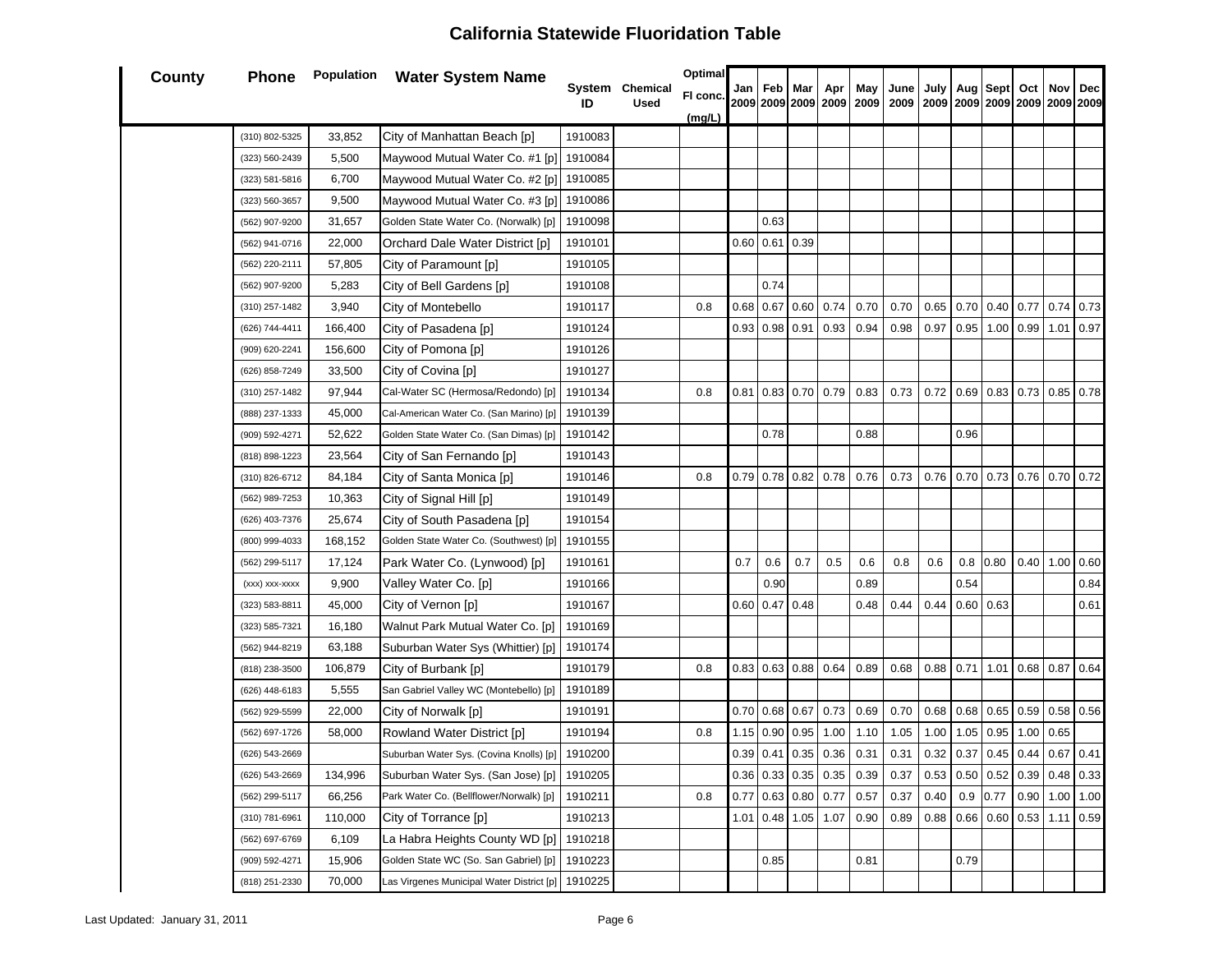| <b>County</b>    | Phone                               |         | <b>Population</b> Water System Name                |         | System Chemical | Optimal  | Jan  | Feb         | Mar         | Apr               | May  | June | July |                  | Aug Sept | Oct | Nov              | Dec |
|------------------|-------------------------------------|---------|----------------------------------------------------|---------|-----------------|----------|------|-------------|-------------|-------------------|------|------|------|------------------|----------|-----|------------------|-----|
|                  |                                     |         |                                                    | ID      | <b>Used</b>     | FI conc. |      |             |             |                   |      |      |      |                  |          |     |                  |     |
|                  | (909) 595-1268                      | 99,839  | Walnut Valley Water District [p]                   | 1910234 |                 | (mg/L)   |      |             |             |                   |      |      |      |                  |          |     |                  |     |
|                  | ext. 210<br>(562) 866-9771          | 66,000  | City of Lakewood [p]                               | 1910239 |                 |          |      |             |             |                   |      |      |      |                  |          |     |                  |     |
|                  | ext. 2700<br>(562) 868-0511         | 17,867  | City of Santa Fe Springs [p]                       | 1910245 |                 |          |      |             |             |                   |      |      |      |                  |          |     |                  |     |
| Napa             | ext 3611<br>(707) 647-4550          | 15,300  | City of American Canyon [n]                        | 2810005 |                 |          |      |             |             |                   |      |      |      |                  |          |     |                  |     |
| Orange           | (714) 220-5181                      | 1,500   | Knott's Berry Farm [p]                             | 3000734 |                 |          |      |             |             |                   |      |      |      |                  |          |     |                  |     |
|                  | (714) 765-4556                      | 333,000 | City of Anaheim [p]                                | 3010001 |                 |          |      |             |             |                   |      |      |      |                  |          |     |                  |     |
|                  | (714) 990-7642                      | 36,100  | City of Brea [p]                                   | 3010002 |                 |          |      |             |             |                   |      |      |      |                  |          |     |                  |     |
|                  | (714) 562-3701                      | 78,500  | City of Buena Park [p]                             | 3010003 |                 |          | 0.61 | 0.58        | $0.59$ 0.61 |                   | 0.62 | 0.61 |      | 0.59 0.66        | 0.7      |     | $0.59$ 0.60 0.60 |     |
|                  | (949) 574-1031                      | 105,600 | Mesa Consolidated WD [p]                           | 3010004 |                 |          |      |             |             |                   |      |      |      |                  |          |     |                  |     |
|                  | (714) 738-6896                      | 128,300 | City of Fullerton [p]                              | 3010010 |                 |          |      |             | 0.66        | 0.70              | 0.62 |      |      |                  |          |     |                  |     |
|                  | (562) 905-9792                      | 59,000  | City of La Habra [p]                               | 3010018 |                 |          |      | $0.46$ 0.63 | 0.41        | 0.62              | 0.72 | 0.66 |      |                  |          |     |                  |     |
|                  | (800) 999-4033                      | 107,800 | Golden State Water Co. (West Orange) [p]           | 3010022 |                 |          |      |             |             |                   |      |      |      |                  |          |     |                  |     |
|                  | (949) 644-3011                      | 75,700  | City of Newport Beach [p]                          | 3010023 |                 |          |      |             |             |                   |      |      |      |                  |          |     |                  |     |
|                  | (714) 288-2475                      | 131,000 | City of Orange [p]                                 | 3010027 |                 |          |      |             |             |                   |      |      |      |                  |          |     |                  |     |
|                  | (714) 538-4201                      | 1,750   | Orange Park Acres MWC [p]                          | 3010028 |                 |          |      |             |             |                   |      |      |      |                  |          |     |                  |     |
|                  | (949) 493-1515                      | 33,800  | City of San Juan Capistrano [p]                    | 3010030 |                 |          |      |             |             |                   |      |      |      |                  |          |     |                  |     |
|                  | 949) 366-1553 or<br>800) 999-4033?? | 34,300  | Golden State Water Co. (Placentia) [p]             | 3010035 |                 |          |      |             |             |                   |      |      |      |                  |          |     |                  |     |
|                  | (714) 701-3115                      | 46,700  | City of San Clemente [p]                           | 3010036 |                 |          |      |             |             |                   |      |      |      |                  |          |     |                  |     |
|                  | (714) 701-3115                      | 65,000  | Yorba Linda Water District [p]                     | 3010037 |                 |          | 0.73 | 0.54        | 0.47        | 0.53              | 0.48 | 0.51 |      |                  |          |     |                  |     |
|                  | (714) 647-3316                      | 338,000 | City of Santa Ana [p]                              | 3010038 |                 |          |      | 0.37        | 0.53        |                   |      |      |      |                  |          |     |                  |     |
|                  | (562) 596-9990                      | 25,100  | City of Seal Beach [p]                             | 3010041 |                 |          |      |             |             |                   |      |      |      |                  |          |     |                  |     |
|                  | (714) 573-3382                      | 63,500  | City of Tustin [p]                                 | 3010046 |                 |          |      |             |             |                   |      |      |      |                  |          |     |                  |     |
|                  | (800) 999-4033                      | 8,300   | Golden State WC (Cowan Heights) [p]                | 3010047 |                 |          |      |             |             |                   |      |      |      |                  |          |     |                  |     |
|                  | (714) 741-5395                      | 158,300 | City of Garden Grove [p]                           | 3010062 |                 |          |      |             |             |                   |      |      |      |                  |          |     |                  |     |
|                  | (714) 548-3699                      | 85,300  | City of Westminster [p]                            | 3010064 |                 |          | N/A  | 0.54        |             | $0.48 \quad 0.46$ | 0.40 | 0.55 |      | $0.63$ 0.54 0.43 |          |     | $0.53$ 0.59 0.60 |     |
|                  | (714) 538-5815                      | 3,000   | East Orange County WD (Retail Zone) [p]            | 3010068 |                 |          |      |             |             |                   |      |      |      |                  |          |     |                  |     |
|                  | (800) 999-4033                      | 5,800   | Golden State Water Co. (Yorba Linda) [p]           | 3010070 |                 |          |      |             |             |                   |      |      |      |                  |          |     |                  |     |
|                  | (949) 453-5858                      | 216,000 | Irvine Ranch Water District [p]                    | 3010092 |                 |          |      |             |             |                   |      |      |      |                  |          |     |                  |     |
|                  | (949) 858-0277                      | 11,700  | Trabuco Canyon Water District [p]                  | 3010094 |                 |          |      |             |             |                   |      |      |      |                  |          |     |                  |     |
|                  | (949) 453-5858                      | 2,500   | Irvine Ranch Water District (Santiago) [p] 3010095 |         |                 |          |      |             |             |                   |      |      |      |                  |          |     |                  |     |
|                  | (714) 690-3310                      | 16,500  | City of La Palma [p]                               | 3010100 |                 |          |      |             |             |                   |      |      |      |                  |          |     |                  |     |
| <b>Riverside</b> | (xxx) xxx-xxxx                      | 3,300   | Box Springs Mutual Water Co. [p]                   | 3310004 |                 |          |      |             |             |                   |      |      |      |                  |          |     |                  |     |
|                  | (951) 928-3777<br>ext. 6337         | 380,025 | Eastern Municipal WD                               | 3310009 |                 |          |      |             |             |                   |      |      |      |                  |          |     |                  |     |
|                  | (951) 674-3146<br>ext. 8201         | 107,788 | Elsinore Valley Municipal WD [r]                   | 3310012 |                 |          |      |             |             |                   |      |      |      |                  |          |     |                  |     |
|                  | (xxx) xxx-xxxx                      | 2,095   | Elsinore Water District (Country Club) [r]         | 3310013 |                 |          |      |             |             |                   |      |      |      |                  |          |     |                  |     |
|                  | (951) 765-3711                      | 22,677  | City of Hemet [r]                                  | 3310016 |                 |          |      |             |             |                   |      |      |      |                  |          |     |                  |     |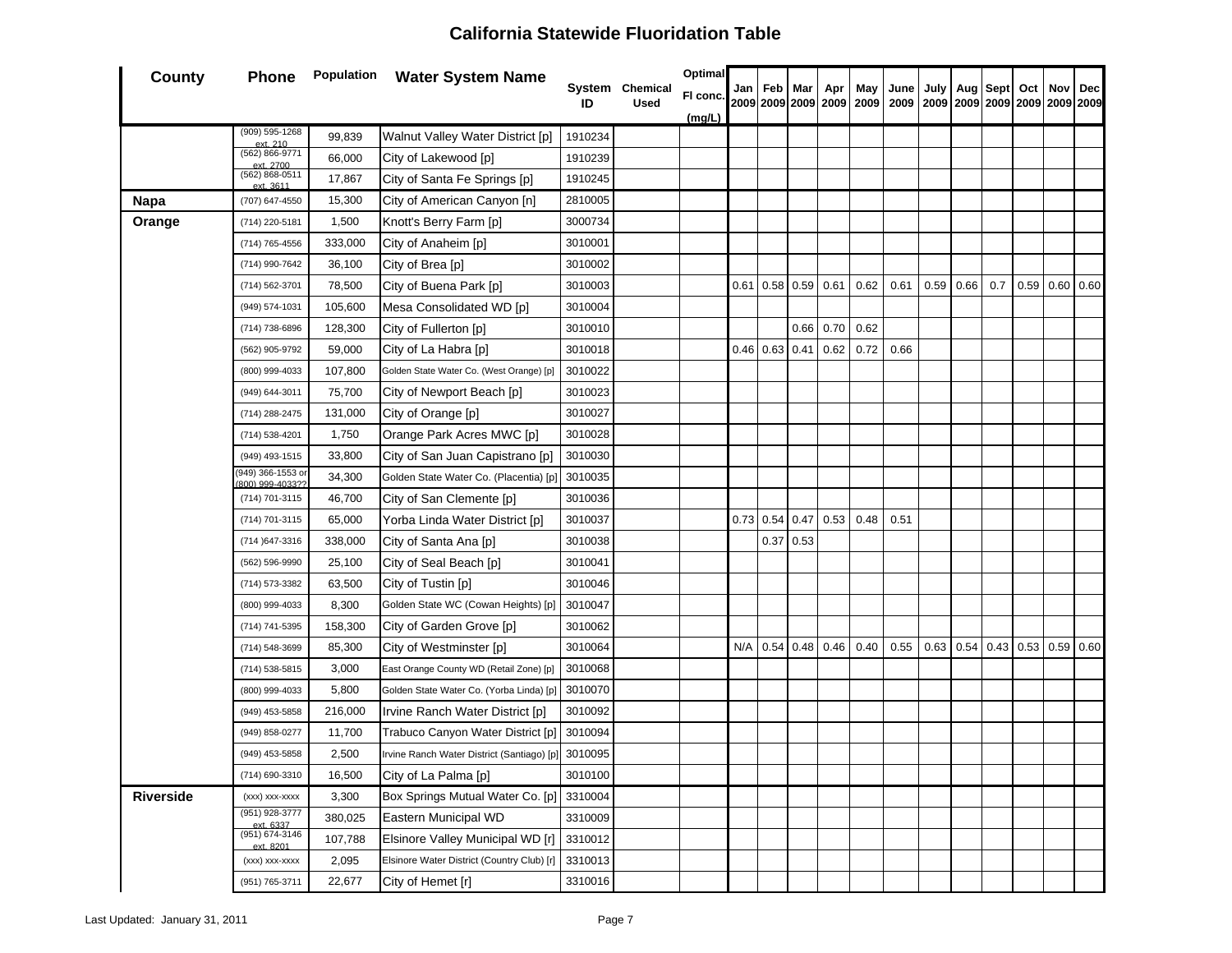| <b>County</b>     | Phone          |           | <b>Population</b> Water System Name           |         |                                | <b>Optimal</b> |     |      |     |               |      |                                       |      |                       |      |     |                  |                                      |
|-------------------|----------------|-----------|-----------------------------------------------|---------|--------------------------------|----------------|-----|------|-----|---------------|------|---------------------------------------|------|-----------------------|------|-----|------------------|--------------------------------------|
|                   |                |           |                                               | ID      | System Chemical<br><b>Used</b> | FI conc.       | Jan | Feb  | Mar | Apr           | May  | June<br>2009 2009 2009 2009 2009 2009 | July | Aug                   | Sept | Oct | Nov              | Dec<br>2009 2009 2009 2009 2009 2009 |
|                   |                |           |                                               |         |                                | (mg/L)         |     |      |     |               |      |                                       |      |                       |      |     |                  |                                      |
|                   | (xxx) xxx-xxxx | 3,044     | Home Gardens County WD [p]                    | 3310018 |                                |                |     |      |     |               |      |                                       |      |                       |      |     |                  |                                      |
|                   | (951) 270-5607 | 25,488    | City of Norco [p]                             | 3310025 |                                |                |     |      |     |               |      |                                       |      |                       |      |     |                  |                                      |
|                   | (xxx) xxx-xxxx | 6,000     | Nuevo Water Co. [r]                           | 3310026 |                                |                |     |      |     |               |      |                                       |      |                       |      |     |                  |                                      |
|                   | (951) 351-6331 | 120,966   | City of Riverside [p]                         | 3310031 |                                |                |     |      |     |               |      |                                       |      |                       |      |     |                  |                                      |
|                   | (xxx) xxx-xxxx | 14,777    | City of San Jacinto [r]                       | 3310032 |                                |                |     |      |     |               |      |                                       |      |                       |      |     |                  |                                      |
|                   | (951) 789-5039 | 7,151     | Western Municipal WD [r]                      | 3310036 |                                |                |     |      |     |               |      |                                       |      |                       |      |     |                  |                                      |
|                   | (951) 736-2265 | 142,454   | City of Corona [p]                            | 3310037 |                                |                |     | 0.32 |     | $0.26 \ 0.37$ | 0.41 | 0.33                                  |      | $0.30 \mid 0.32 \mid$ | 0.33 |     | $0.31$ 0.32 0.35 |                                      |
|                   | (951) 296-6900 | 120,966   | Rancho California WD [p]                      | 3310038 |                                |                |     |      |     |               |      |                                       |      |                       |      |     |                  |                                      |
|                   | (xxx) xxx-xxxx | 2,356     | The Farm Mutual Water Co. [r]                 | 3310046 |                                |                |     |      |     |               |      |                                       |      |                       |      |     |                  |                                      |
|                   | (951) 277-1414 | 10,165    | Lee Lake Water District [p]                   | 3310074 |                                |                |     |      |     |               |      |                                       |      |                       |      |     |                  |                                      |
|                   | (xxx) xxx-xxxx | 2,586     | Elsinore Water District (Lakeland) [r]        | 3310079 |                                |                |     |      |     |               |      |                                       |      |                       |      |     |                  |                                      |
| <b>Sacramento</b> | (916) 875-6919 | 125,700   | Sacramento County Water Agency [e]            | 3410029 |                                |                |     |      |     |               |      |                                       |      |                       |      |     |                  |                                      |
| San Diego         | (xxx) xxx-xxxx | 996       | Yuima Municipal WD (IDA) [p]                  | 3700938 |                                |                |     |      |     |               |      |                                       |      |                       |      |     |                  |                                      |
|                   |                | 500       | Yuima Municipal WD [p]                        | 3701408 |                                |                |     |      |     |               |      |                                       |      |                       |      |     |                  |                                      |
|                   | (619) 443-3805 | 35,000    | Lakeside Water District [g]                   | 3710013 |                                |                |     |      |     |               |      |                                       |      |                       |      |     |                  |                                      |
|                   | (760) 435-5804 | 177,000   | City of Oceanside [p]                         | 3710014 |                                |                |     |      |     |               |      |                                       |      |                       |      |     |                  |                                      |
|                   | (619) 527-3121 | 1,255,000 | City of San Diego [p]                         | 3710020 |                                |                |     |      |     |               |      |                                       |      |                       |      |     |                  |                                      |
|                   | (760) 632-4649 | 58,000    | Olivenhain Municipal WD [p]                   | 3710029 |                                |                |     |      |     |               |      |                                       |      |                       |      |     |                  |                                      |
|                   | (619) 670-2777 | 150,000   | Otay Water District [g]                       | 3710034 |                                |                |     |      |     |               |      |                                       |      |                       |      |     |                  |                                      |
|                   | (650) 367-6800 | 65,540    | Cal-Water Service Co. (Bear Gulch) [i]        | 4110006 |                                |                |     |      |     |               |      |                                       |      |                       |      |     |                  |                                      |
|                   | (650) 343-1808 | 52,680    | Cal-Water Service Co. (So. San Francisco) [i] | 4110009 |                                |                |     |      |     |               |      |                                       |      |                       |      |     |                  |                                      |
|                   | (650) 616-7162 | 41,427    | City of San Bruno [i]                         | 4110023 |                                |                |     |      |     |               |      |                                       |      |                       |      |     |                  |                                      |
| Santa Clara       | (408) 586-3077 | 51,576    | City of Milpitas [i]                          | 4310005 |                                |                |     |      |     |               |      |                                       |      |                       |      |     |                  |                                      |
|                   | (408) 615-2000 | 104,000   | City of Santa Clara [i]                       | 4310012 |                                |                |     |      |     |               |      |                                       |      |                       |      |     |                  |                                      |
|                   | (408) 730-7510 | 125,800   | City of Sunnyvale [i]                         | 4310014 |                                |                |     |      |     |               |      |                                       |      |                       |      |     |                  |                                      |
| Ventura           | (805) 529-1232 | 38        | Thermic Mutual Water Co. [p]                  | 5603108 |                                |                |     |      |     |               |      |                                       |      |                       |      |     |                  |                                      |
|                   | (805) 385-8139 | 192,000   | City of Oxnard [p]                            | 5610007 |                                |                |     |      |     |               |      |                                       |      |                       |      |     |                  |                                      |
|                   | (805) 482-5061 | 5,000     | Pleasant Valley Mutual Water Co. [p]          | 5610008 |                                |                |     |      |     |               |      |                                       |      |                       |      |     |                  |                                      |
|                   | (805) 584-4884 | 2,291     | Ventura CWWD No. 19 (Somis) [p]               | 5610015 |                                |                |     |      |     |               |      |                                       |      |                       |      |     |                  |                                      |
|                   | (805) 584-4884 | 35,577    | Ventura CWWD No. 1 (Moorpark) [p]             | 5610018 |                                |                |     |      |     |               |      |                                       |      |                       |      |     |                  |                                      |
|                   | (805) 388-5373 | 39,812    | City of Camarillo [p]                         | 5610019 |                                |                |     |      |     |               |      |                                       |      |                       |      |     |                  |                                      |
|                   | (805) 482-2001 | 2,300     | Crestview Mutual Water Co. [p]                | 5610058 |                                |                |     |      |     |               |      |                                       |      |                       |      |     |                  |                                      |
|                   | (805) 528-7231 | 43,000    | Golden State WC (Simi Valley) [p]             | 5610059 |                                |                |     |      |     |               |      |                                       |      |                       |      |     |                  |                                      |
|                   | (805) 482-8214 | 30,000    | Camrosa Water District [p]                    | 5610063 |                                |                |     |      |     |               |      |                                       |      |                       |      |     |                  |                                      |

Footnotes:

[a]…..Water system receives fluoridated water from PWSID 0810001 (100%). Listed Fluoride levels are from this system.